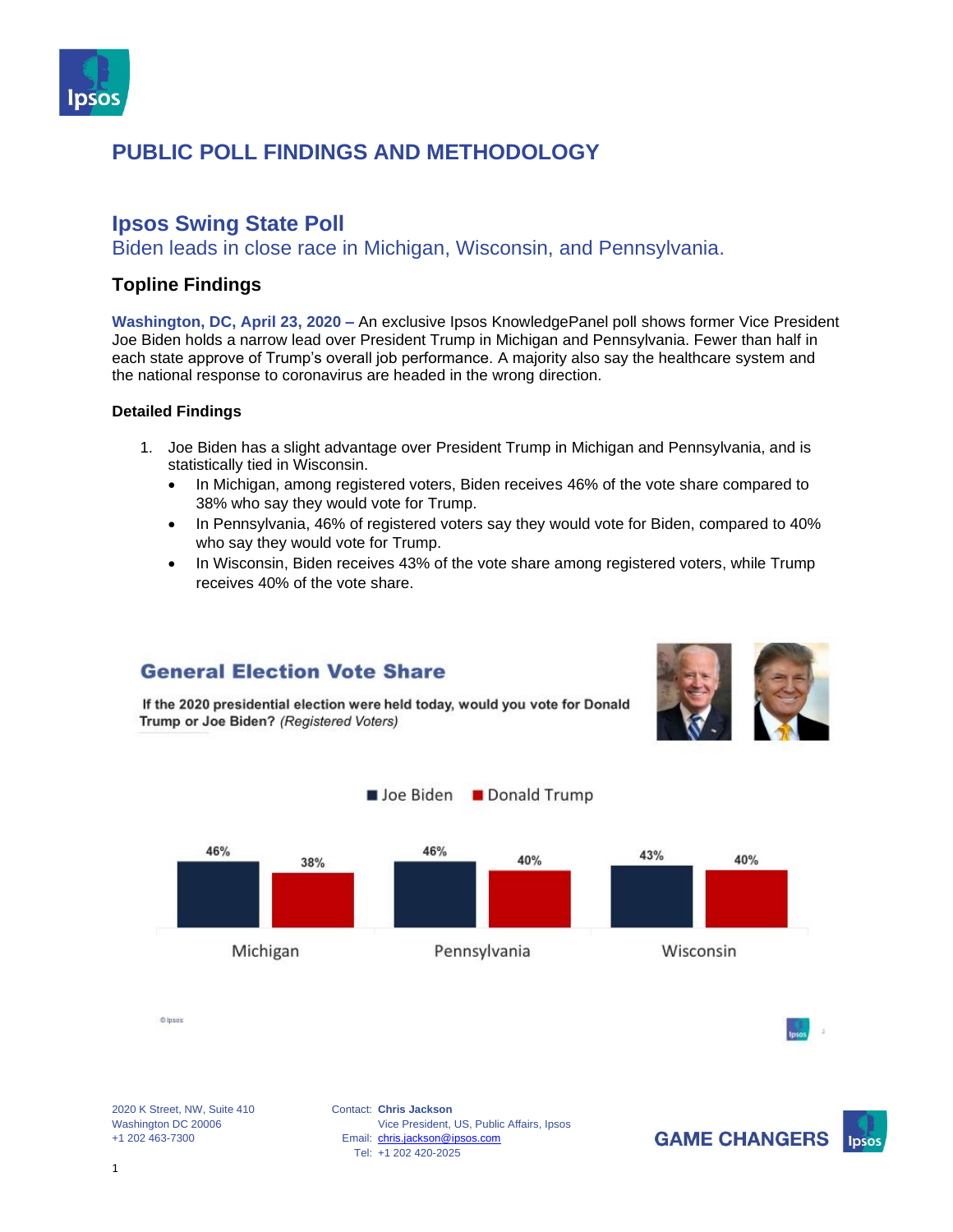

**Donald Trump's Overall Approval Rating** 

Overall, do you approve or disapprove of the way Donald Trump is handling

- 2. A majority disapprove of how Trump is handling his job as president in each state. Most approve of their governor's handling of the coronavirus pandemic.
	- Among registered voters, more than half disapprove of the president's job performance in each state (56% in Michigan, 52% in Pennsylvania, and 53% in Wisconsin).
	- When considering Trump's approval rating for his handling of coronavirus, half of registered voters in each state disapprove (55% in Michigan, 50% in Pennsylvania, and 51% in Wisconsin).
	- Two-thirds of registered voters approve of how their state's governors are handling the coronavirus pandemic (64% in Michigan, 69% in Pennsylvania, and 68% in Wisconsin).



- 3. When it comes to specific national issues, registered voters believe things are headed in the wrong direction.
	- Three in five registered voters in each state believe the healthcare system is headed in the wrong direction (63% in Michigan, 62% in Pennsylvania, and 61% in Wisconsin).
	- About half believe the national response to coronavirus is going in the wrong direction (48% in Michigan, 51% in Pennsylvania, and 50% in Wisconsin), but about two-thirds registered voters believe that the local response is going well (63% in Michigan, 71% in Pennsylvania, and 67% in Wisconsin).

2020 K Street, NW, Suite 410 Washington DC 20006 +1 202 463-7300

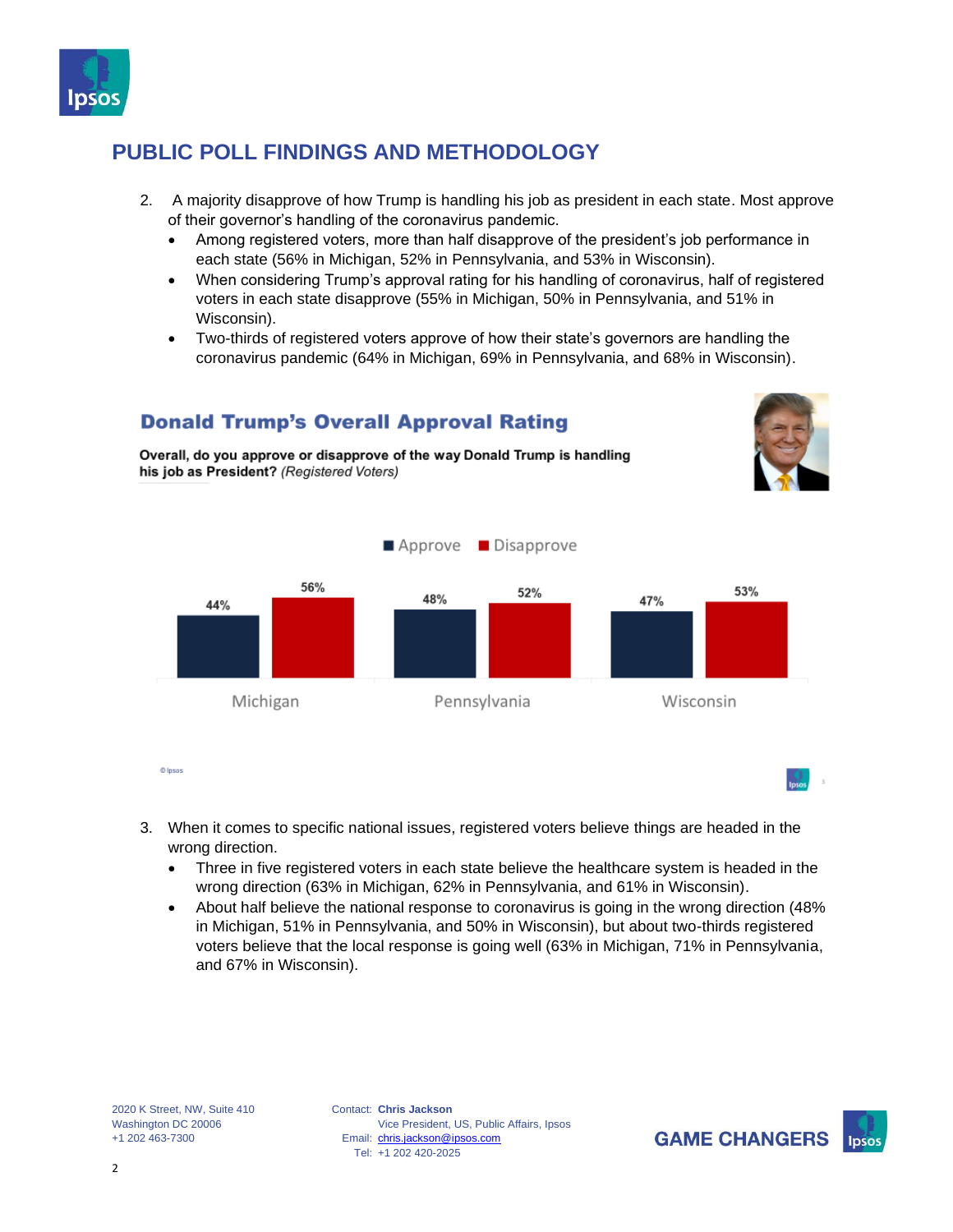

#### they off on the wrong track? (Registered Voters, % say 'Wrong Track') **Michigan Pennsylvania Wisconsin** 54% 56% 56% National economy My state's economy 56% 53% 51% Employment and jobs 51% 54% 50% Healthcare system 62% 63% 61% 53% Immigration policy 55% 56% National response to 48% 51% 50% COVID-19 Local response to 29%  $31%$ 37% COVID-10

Generally speaking, would you say the following things are heading in the right direction, or are

#### **Key Issues on Wrong Track**

- *Full Survey Results Continued on Following Pages -*

2020 K Street, NW, Suite 410 Washington DC 20006 +1 202 463-7300

© Ipsus

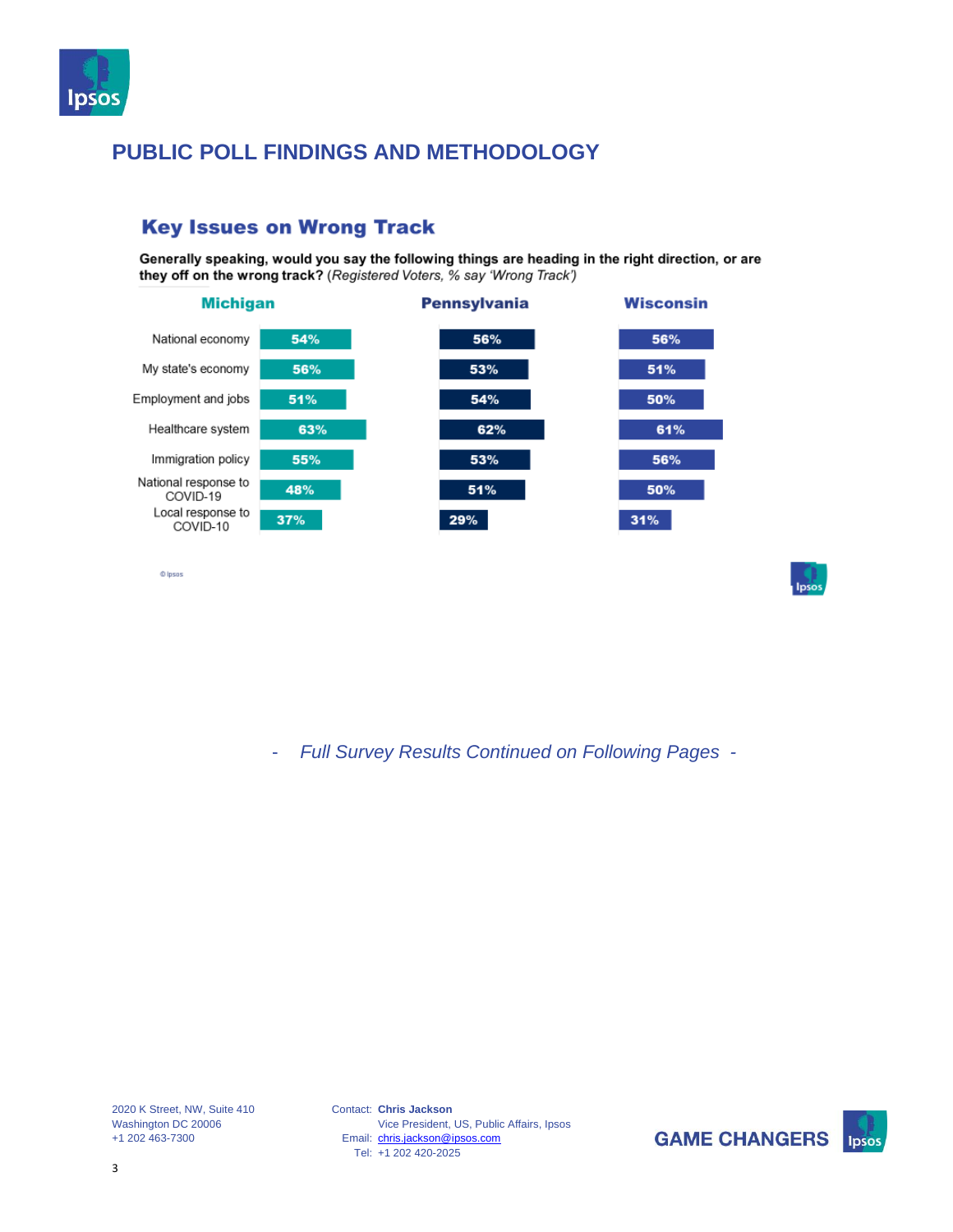

|                                                                                                   |                                                                              | Michigan           |                      | Pennsylvania       |                      | Wisconsin          |                      |
|---------------------------------------------------------------------------------------------------|------------------------------------------------------------------------------|--------------------|----------------------|--------------------|----------------------|--------------------|----------------------|
|                                                                                                   |                                                                              | All<br>respondents | Registered<br>voters | All<br>respondents | Registered<br>voters | All<br>respondents | Registered<br>voters |
|                                                                                                   | Economy generally                                                            | 14%                | 14%                  | 16%                | 17%                  | 16%                | 17%                  |
|                                                                                                   | Unemployment                                                                 | 4%                 | 4%                   | 4%                 | 4%                   | 4%                 | 3%                   |
|                                                                                                   | Immigration                                                                  | 2%                 | 2%                   | 3%                 | 3%                   | 2%                 | 2%                   |
|                                                                                                   | Healthcare                                                                   | 9%                 | 9%                   | 9%                 | 9%                   | 17%                | 17%                  |
|                                                                                                   | Coronavirus/COVID-<br>19                                                     | 50%                | 50%                  | 49%                | 48%                  | 45%                | 44%                  |
| Q7. In your opinion,<br>what is the most<br>important problem<br>facing your community<br>today?  | Infrastructure<br>(roads, water supply,<br>electricity<br>transmission etc.) | 7%                 | 7%                   | 3%                 | 4%                   | 2%                 | 2%                   |
|                                                                                                   | Morality                                                                     | 4%                 | 4%                   | 3%                 | 3%                   | 5%                 | 5%                   |
|                                                                                                   | Education                                                                    | 2%                 | 2%                   | 4%                 | 2%                   | 2%                 | 2%                   |
|                                                                                                   | Crime                                                                        | 1%                 | 1%                   | 2%                 | 3%                   | 1%                 | 0%                   |
|                                                                                                   | Environment                                                                  | 2%                 | 2%                   | 2%                 | 1%                   | 3%                 | 2%                   |
|                                                                                                   | Other                                                                        | 4%                 | 4%                   | 7%                 | 6%                   | 5%                 | 5%                   |
| Q8. Overall, do you<br>approve or disapprove                                                      | Approve                                                                      | 44%                | 44%                  | 47%                | 48%                  | 46%                | 47%                  |
| of the way Donald<br>Trump is handling his<br>job as President?                                   | Disapprove                                                                   | 56%                | 56%                  | 53%                | 52%                  | 53%                | 53%                  |
| Q11. If the 2020                                                                                  | Joe Biden<br>(Democrat)                                                      | 45%                | 46%                  | 42%                | 46%                  | 39%                | 43%                  |
| presidential election<br>were being held today<br>and the candidates                              | Donald Trump<br>(Republican)                                                 | 36%                | 38%                  | 37%                | 40%                  | 37%                | 40%                  |
| were as below, for                                                                                | Neither / Other                                                              | 6%                 | 6%                   | 7%                 | 6%                   | 8%                 | 6%                   |
| whom would you vote?                                                                              | Wouldn't vote                                                                | 4%                 | 1%                   | 6%                 | 2%                   | 8%                 | 3%                   |
|                                                                                                   | Not sure                                                                     | 9%                 | 8%                   | 7%                 | 7%                   | 8%                 | 7%                   |
| Q12. If you had to<br>choose, do you lean<br>more towards Joe<br><b>Biden or Donald</b><br>Trump? | Joe Biden<br>(Democrat)                                                      | 57%                | 59%                  | 55%                | 54%                  | 52%                | 43%                  |
|                                                                                                   | Donald Trump<br>(Republican)                                                 | 34%                | 30%                  | 31%                | 36%                  | 31%                | 39%                  |

2020 K Street, NW, Suite 410 Washington DC 20006 +1 202 463-7300

Contact: **Chris Jackson** Email: Tel: Vice President, US, Public Affairs, Ipsos [chris.jackson@ipsos.com](mailto:chris.jackson@ipsos.com) +1 202 420-2025



4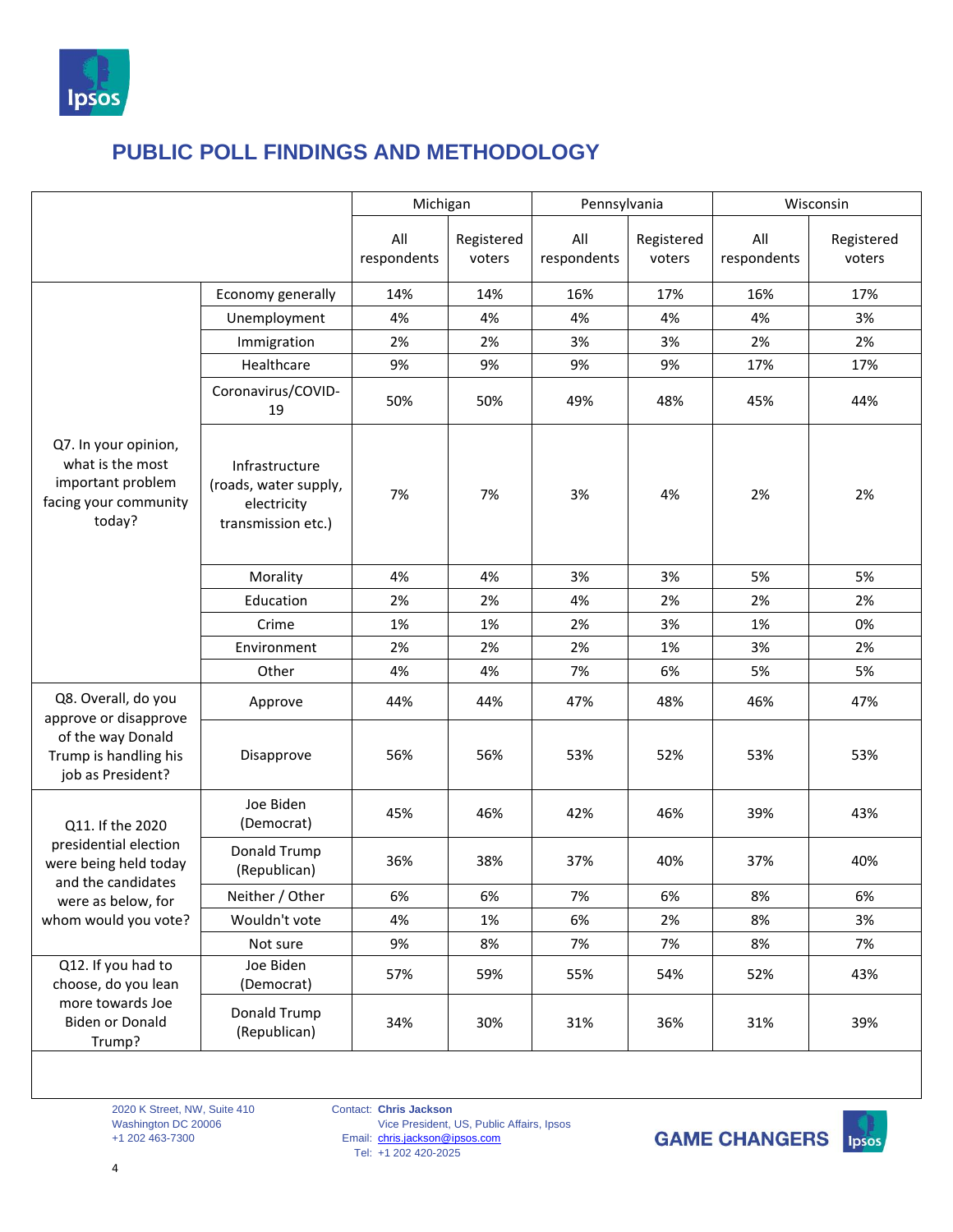

|                                                                                                                                                                |                                                                                                      | Michigan           |                      | Pennsylvania       |                      | Wisconsin          |                      |
|----------------------------------------------------------------------------------------------------------------------------------------------------------------|------------------------------------------------------------------------------------------------------|--------------------|----------------------|--------------------|----------------------|--------------------|----------------------|
|                                                                                                                                                                |                                                                                                      | All<br>respondents | Registered<br>voters | All<br>respondents | Registered<br>voters | All<br>respondents | Registered<br>voters |
| Q13. How certain are<br>you that you will vote                                                                                                                 | Completely certain                                                                                   | 69%                | 69%                  | 76%                | 77%                  | 69%                | 70%                  |
| for Joe Biden in the                                                                                                                                           | Mostly certain                                                                                       | 25%                | 25%                  | 20%                | 20%                  | 27%                | 26%                  |
| 2020 presidential                                                                                                                                              | Not very certain                                                                                     | 6%                 | 6%                   | 4%                 | 3%                   | 4%                 | 4%                   |
| election?                                                                                                                                                      | Not at all certain                                                                                   | 0%                 | 0%                   | 0%                 | 0%                   | 0%                 | 0%                   |
| Q13. How certain are<br>you that you will vote                                                                                                                 | Completely certain                                                                                   | 77%                | 77%                  | 75%                | 79%                  | 71%                | 73%                  |
| for Donald Trump in the                                                                                                                                        | Mostly certain                                                                                       | 21%                | 21%                  | 22%                | 20%                  | 24%                | 25%                  |
| 2020 presidential                                                                                                                                              | Not very certain                                                                                     | 1%                 | 1%                   | 2%                 | 1%                   | 4%                 | 3%                   |
| election?                                                                                                                                                      | Not at all certain                                                                                   | 1%                 | 1%                   | 0%                 | 0%                   | 1%                 | 0%                   |
| Q14. If the 2020                                                                                                                                               | Strong on the<br>economy and job<br>creation                                                         | 30%                | 31%                  | 32%                | 33%                  | 31%                | 31%                  |
| presidential election<br>were being held today,                                                                                                                | Strong on healthcare                                                                                 | 18%                | 17%                  | 15%                | 15%                  | 19%                | 18%                  |
| which of the following<br>candidate traits would<br>be the MOST important                                                                                      | Strong on<br>immigration                                                                             | 3%                 | 3%                   | 4%                 | 4%                   | 4%                 | 4%                   |
| factor for you in<br>deciding who to vote<br>for?                                                                                                              | Has a robust plan to<br>help the nation<br>recover from the<br>impact of<br>coronavirus/COVID-<br>19 | 49%                | 50%                  | 47%                | 47%                  | 44%                | 45%                  |
| Q15_1. The economy<br>and job creation - For<br>each of the following,<br>please select the<br>candidate you think is<br>the best on that<br>particular issue. | Joe Biden                                                                                            | 45%                | 45%                  | 46%                | 47%                  | 42%                | 40%                  |
|                                                                                                                                                                | Donald Trump                                                                                         | 53%                | 53%                  | 51%                | 51%                  | 54%                | 57%                  |

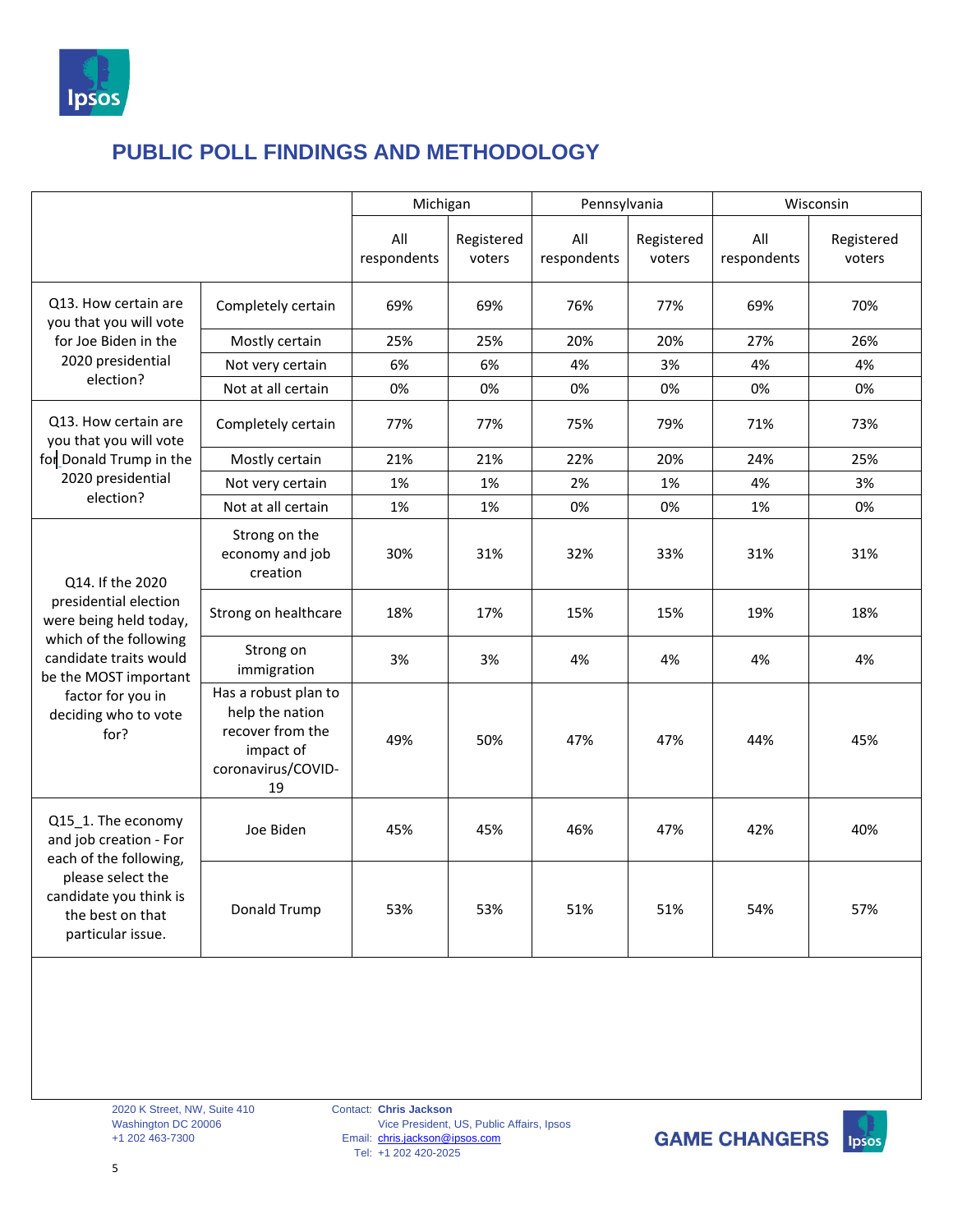

|                                                                                                                                            |                       | Michigan           |                      | Pennsylvania       |                      | Wisconsin          |                      |
|--------------------------------------------------------------------------------------------------------------------------------------------|-----------------------|--------------------|----------------------|--------------------|----------------------|--------------------|----------------------|
|                                                                                                                                            |                       | All<br>respondents | Registered<br>voters | All<br>respondents | Registered<br>voters | All<br>respondents | Registered<br>voters |
| Q15_2. Healthcare - For<br>each of the following,<br>please select the                                                                     | Joe Biden             | 58%                | 59%                  | 57%                | 57%                  | 54%                | 53%                  |
| candidate you think is<br>the best on that<br>particular issue.                                                                            | Donald Trump          | 40%                | 39%                  | 40%                | 41%                  | 40%                | 43%                  |
| Q15_3. Immigration -<br>For each of the<br>following, please select<br>the candidate you think<br>is the best on that<br>particular issue. | Joe Biden             | 51%                | 51%                  | 51%                | 51%                  | 50%                | 50%                  |
|                                                                                                                                            | Donald Trump          | 46%                | 47%                  | 47%                | 47%                  | 46%                | 48%                  |
| Q15_4. National<br>recovery from the<br>impact of<br>coronavirus/COVID-19 -                                                                | Joe Biden             | 52%                | 52%                  | 52%                | 53%                  | 45%                | 45%                  |
| For each of the<br>following, please select<br>the candidate you think<br>is the best on that<br>particular issue.                         | Donald Trump          | 46%                | 46%                  | 45%                | 45%                  | 48%                | 49%                  |
|                                                                                                                                            | Very concerned        | 60%                | 58%                  | 52%                | 51%                  | 45%                | 47%                  |
| Q16. How concerned                                                                                                                         | Somewhat<br>concerned | 28%                | 29%                  | 37%                | 38%                  | 39%                | 38%                  |
| are you personally<br>about the spread of<br>coronavirus/COVID-19?                                                                         | Not very concerned    | 10%                | 11%                  | 8%                 | 8%                   | 12%                | 12%                  |
|                                                                                                                                            | Not at all concerned  | 1%                 | 1%                   | 3%                 | 2%                   | 3%                 | 4%                   |

2020 K Street, NW, Suite 410 Washington DC 20006 +1 202 463-7300

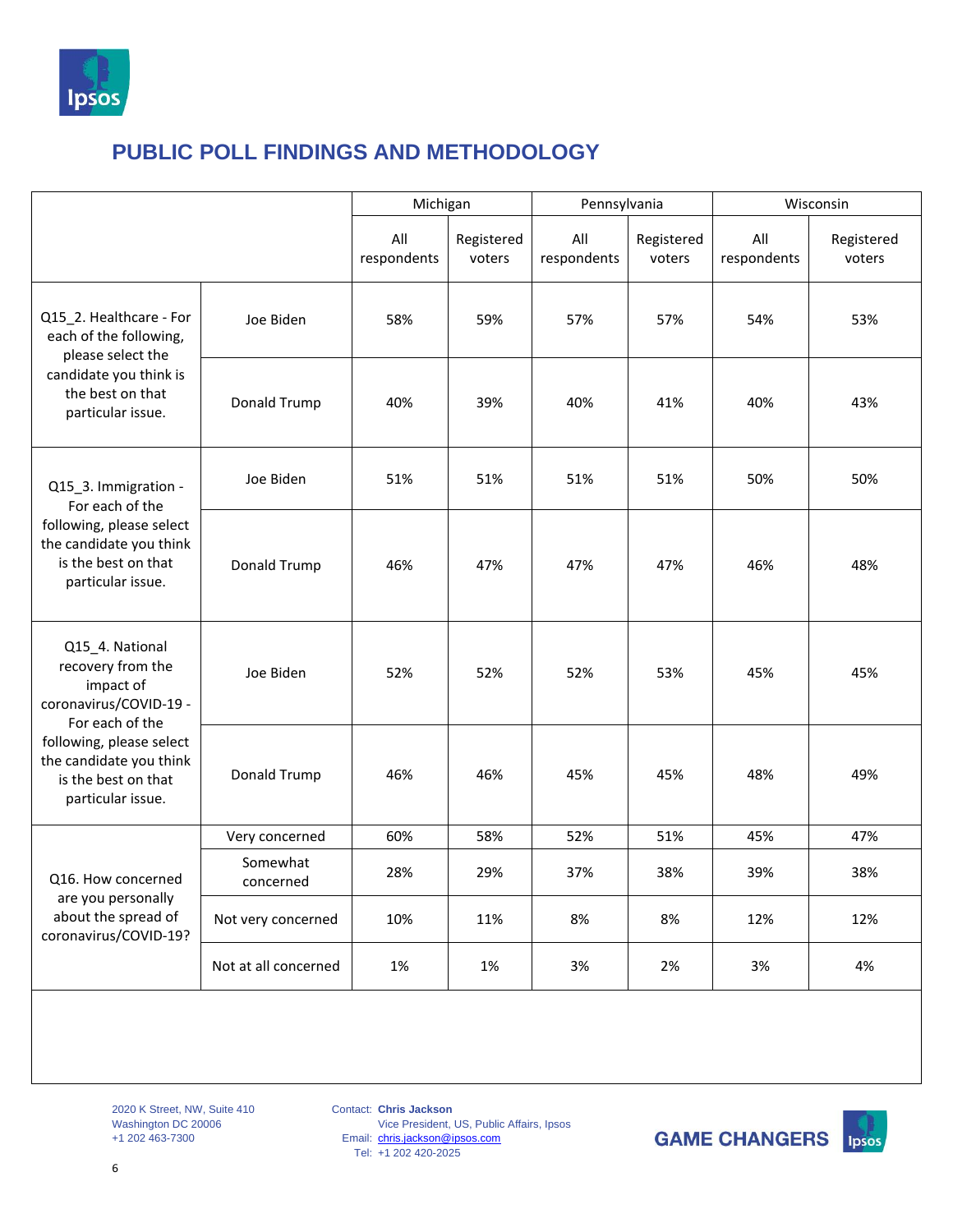

|                                                                                                                                             |                                                                       | Michigan           |                      | Pennsylvania       |                      | Wisconsin          |                      |
|---------------------------------------------------------------------------------------------------------------------------------------------|-----------------------------------------------------------------------|--------------------|----------------------|--------------------|----------------------|--------------------|----------------------|
|                                                                                                                                             |                                                                       | All<br>respondents | Registered<br>voters | All<br>respondents | Registered<br>voters | All<br>respondents | Registered<br>voters |
| Q17. Thinking about the<br>primary election held<br>on April 7 in Wisconsin,<br>which of the following<br>is closest to your<br>experience? | I voted and am<br>worried that I was<br>exposed to the<br>coronavirus | 0%                 | 0%                   | 0%                 | 0%                   | 9%                 | 10%                  |
|                                                                                                                                             | I voted and am NOT<br>worried about<br>exposure to the<br>coronavirus | 0%                 | 0%                   | 0%                 | 0%                   | 52%                | 59%                  |
|                                                                                                                                             | I did not vote<br>because of the risk<br>of coronavirus<br>exposure   | 0%                 | 0%                   | 0%                 | 0%                   | 17%                | 17%                  |
|                                                                                                                                             | I did not vote and<br>did not plan to                                 | 0%                 | 0%                   | 0%                 | 0%                   | 21%                | 12%                  |
| Q18. Generally<br>speaking, would you<br>say things in this                                                                                 | Right direction                                                       | 40%                | 41%                  | 41%                | 43%                  | 37%                | 38%                  |
| country are heading in<br>the right direction, or<br>are they off on the<br>wrong track?                                                    | Wrong track                                                           | 58%                | 57%                  | 58%                | 57%                  | 61%                | 61%                  |
| Q19_1. The national<br>economy - Generally                                                                                                  | Right direction                                                       | 44%                | 46%                  | 40%                | 43%                  | 39%                | 42%                  |
| speaking, would you<br>say the following things<br>are heading in the right<br>direction, or are they<br>off on the wrong track?            | Wrong track                                                           | 55%                | 54%                  | 58%                | 56%                  | 58%                | 56%                  |

2020 K Street, NW, Suite 410 Washington DC 20006 +1 202 463-7300

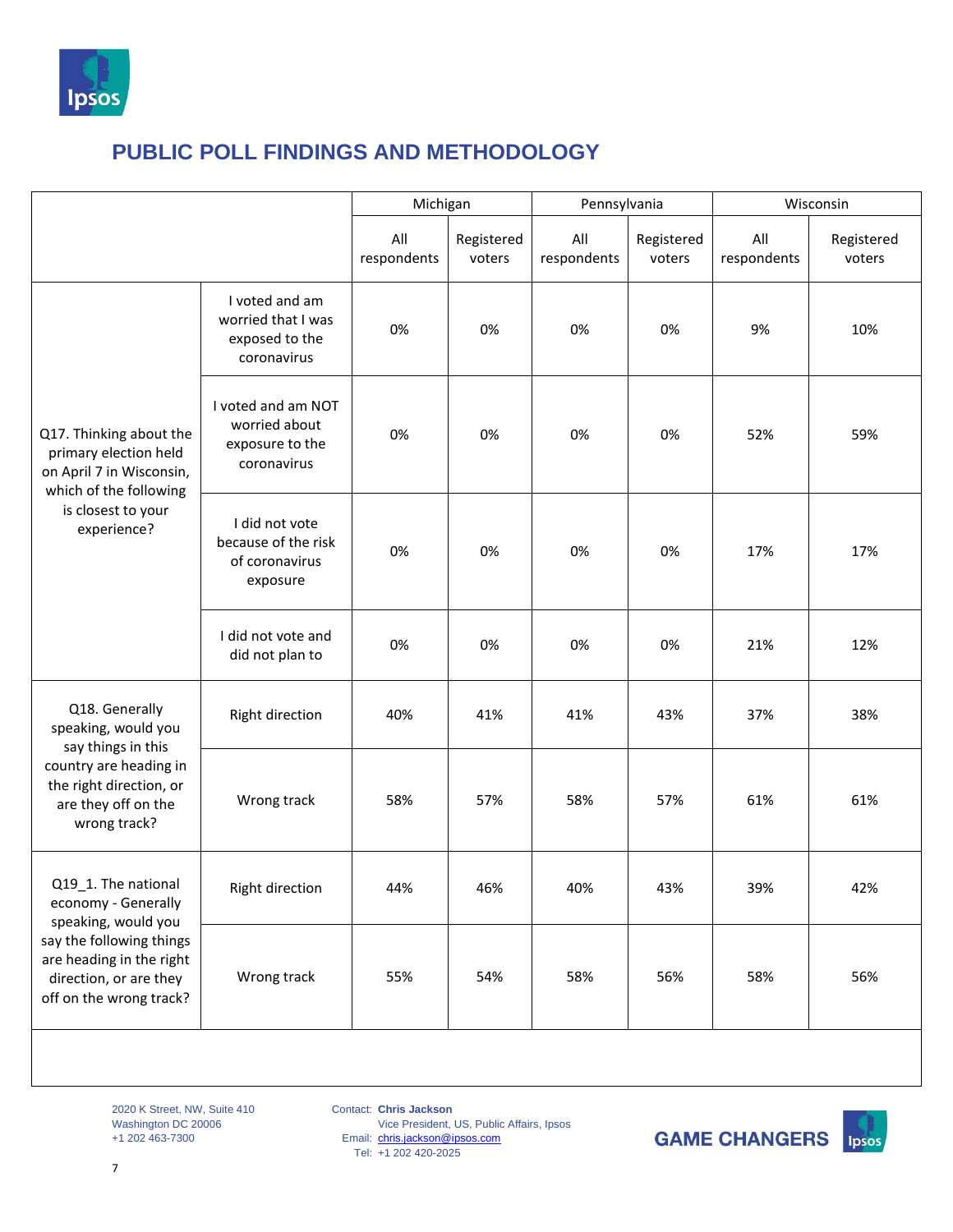

|                                                                                                                                                                               |                 | Michigan           |                      |                    | Pennsylvania         |                    | Wisconsin            |  |
|-------------------------------------------------------------------------------------------------------------------------------------------------------------------------------|-----------------|--------------------|----------------------|--------------------|----------------------|--------------------|----------------------|--|
|                                                                                                                                                                               |                 | All<br>respondents | Registered<br>voters | All<br>respondents | Registered<br>voters | All<br>respondents | Registered<br>voters |  |
| Q19 2. Your state's<br>economy - Generally<br>speaking, would you                                                                                                             | Right direction | 42%                | 43%                  | 44%                | 46%                  | 45%                | 48%                  |  |
| say the following things<br>are heading in the right<br>direction, or are they<br>off on the wrong track?                                                                     | Wrong track     | 57%                | 56%                  | 54%                | 53%                  | 52%                | 51%                  |  |
| Q19_3. Employment<br>and jobs - Generally<br>speaking, would you<br>say the following things<br>are heading in the right<br>direction, or are they<br>off on the wrong track? | Right direction | 48%                | 49%                  | 44%                | 45%                  | 47%                | 49%                  |  |
|                                                                                                                                                                               | Wrong track     | 51%                | 51%                  | 54%                | 54%                  | 50%                | 50%                  |  |
| Q19_4. Healthcare<br>system - Generally<br>speaking, would you                                                                                                                | Right direction | 38%                | 37%                  | 37%                | 37%                  | 36%                | 37%                  |  |
| say the following things<br>are heading in the right<br>direction, or are they<br>off on the wrong track?                                                                     | Wrong track     | 61%                | 63%                  | 61%                | 62%                  | 62%                | 61%                  |  |
| Q19_5. Immigration<br>policy - Generally<br>speaking, would you                                                                                                               | Right direction | 44%                | 44%                  | 44%                | 45%                  | 41%                | 42%                  |  |
| say the following things<br>are heading in the right<br>direction, or are they<br>off on the wrong track?                                                                     | Wrong track     | 55%                | 55%                  | 54%                | 53%                  | 57%                | 56%                  |  |
| Q19_6. National<br>response to<br>coronavirus/ COVID-19<br>- Generally speaking,                                                                                              | Right direction | 52%                | 52%                  | 46%                | 49%                  | 47%                | 48%                  |  |
| would you say the<br>following things are<br>heading in the right<br>direction, or are they<br>off on the wrong track?                                                        | Wrong track     | 46%                | 48%                  | 53%                | 51%                  | 50%                | 50%                  |  |

2020 K Street, NW, Suite 410 Washington DC 20006 +1 202 463-7300

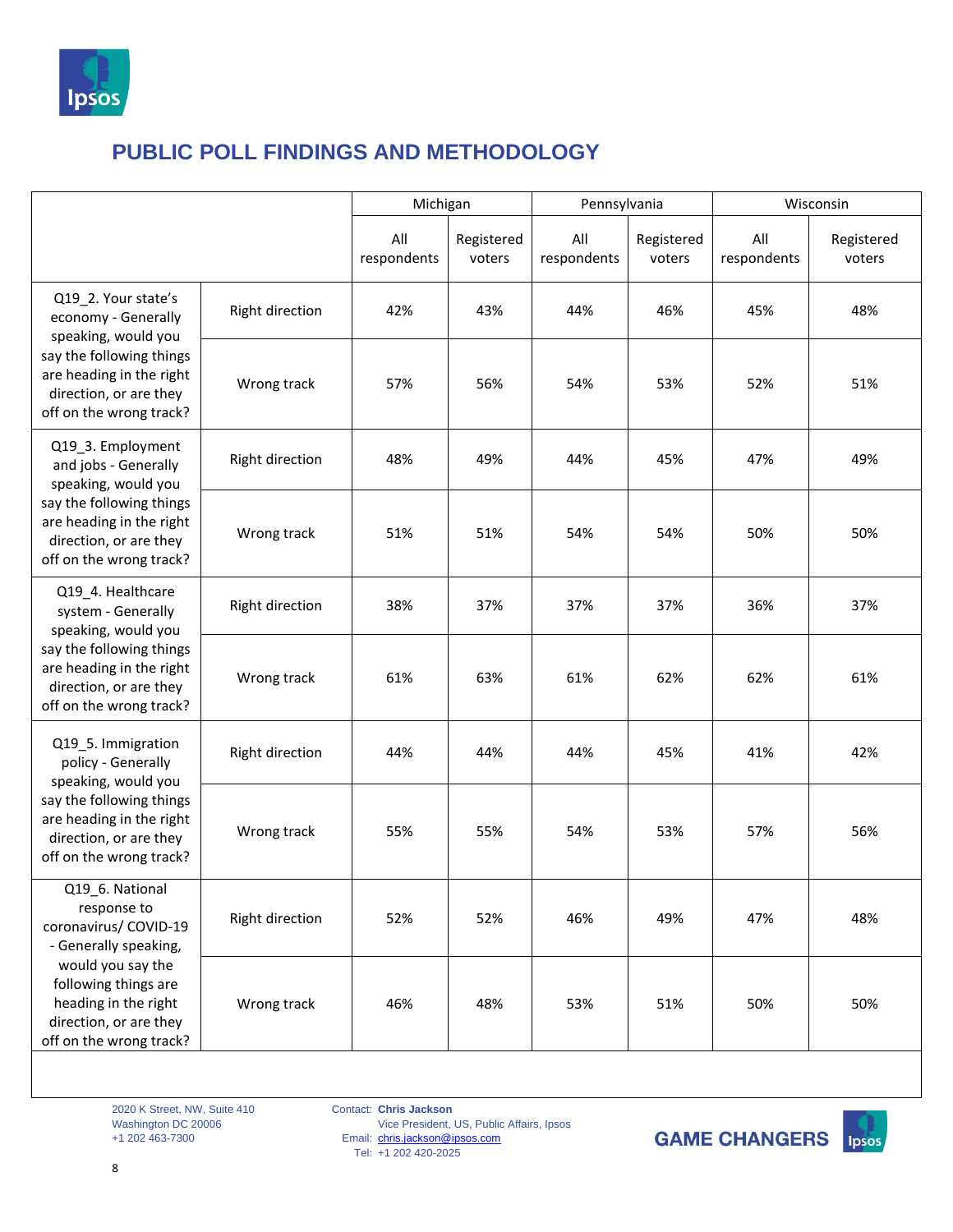

|                                                                                                                        |                            | Michigan           |                      | Pennsylvania       |                      | Wisconsin          |                      |
|------------------------------------------------------------------------------------------------------------------------|----------------------------|--------------------|----------------------|--------------------|----------------------|--------------------|----------------------|
|                                                                                                                        |                            | All<br>respondents | Registered<br>voters | All<br>respondents | Registered<br>voters | All<br>respondents | Registered<br>voters |
| Q19 7. Local response<br>to coronavirus/COVID-<br>10 - Generally speaking,                                             | Right direction            | 64%                | 63%                  | 69%                | 71%                  | 65%                | 67%                  |
| would you say the<br>following things are<br>heading in the right<br>direction, or are they<br>off on the wrong track? | Wrong track                | 35%                | 37%                  | 29%                | 29%                  | 32%                | 31%                  |
|                                                                                                                        | Strongly approve           | 26%                | 26%                  | 25%                | 29%                  | 25%                | 27%                  |
| Q20_1. The U.S.<br>economy - Do you<br>approve or disapprove                                                           | Somewhat approve           | 14%                | 15%                  | 15%                | 13%                  | 15%                | 16%                  |
|                                                                                                                        | Lean towards<br>approve    | 12%                | 12%                  | 13%                | 12%                  | 16%                | 15%                  |
| of the way Donald<br>Trump is handling the                                                                             | Lean towards<br>disapprove | 10%                | 11%                  | 12%                | 11%                  | 9%                 | 8%                   |
| following issues?                                                                                                      | Somewhat<br>disapprove     | 11%                | 11%                  | 9%                 | 9%                   | 8%                 | 8%                   |
|                                                                                                                        | Strongly disapprove        | 26%                | 25%                  | 24%                | 25%                  | 24%                | 24%                  |
|                                                                                                                        | Strongly approve           | 16%                | 16%                  | 14%                | 16%                  | 15%                | 16%                  |
|                                                                                                                        | Somewhat approve           | 12%                | 14%                  | 17%                | 16%                  | 14%                | 15%                  |
| Q20 2. Healthcare<br>reform - Do you<br>approve or disapprove                                                          | Lean towards<br>approve    | 11%                | 11%                  | 13%                | 14%                  | 13%                | 14%                  |
| of the way Donald<br>Trump is handling the<br>following issues?                                                        | Lean towards<br>disapprove | 10%                | 10%                  | 13%                | 12%                  | 13%                | 11%                  |
|                                                                                                                        | Somewhat<br>disapprove     | 11%                | 11%                  | 10%                | 8%                   | 10%                | 9%                   |
|                                                                                                                        | Strongly disapprove        | 38%                | 38%                  | 32%                | 33%                  | 32%                | 34%                  |

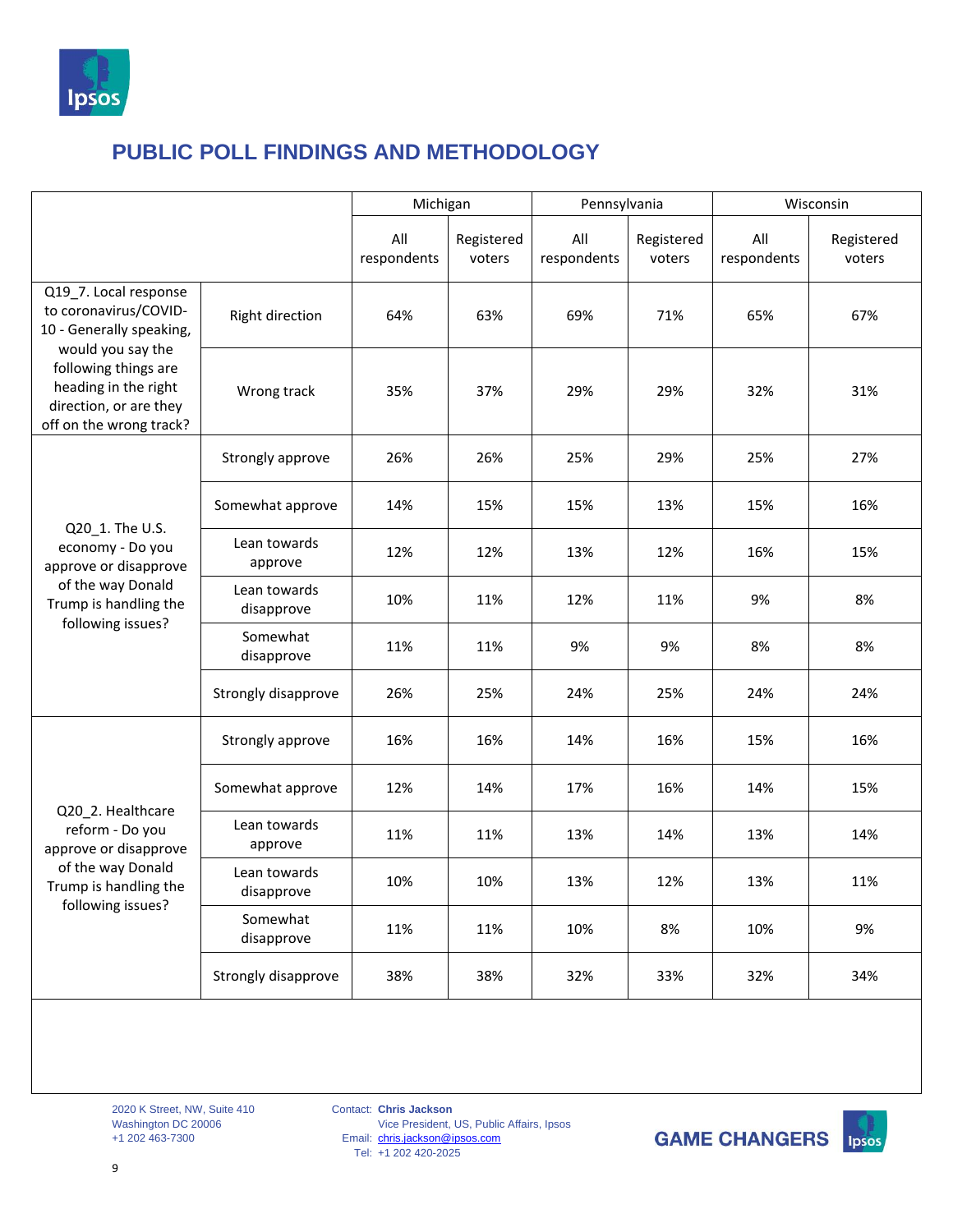

|                                                                                                                                    |                            | Michigan           |                      | Pennsylvania       |                      | Wisconsin          |                      |
|------------------------------------------------------------------------------------------------------------------------------------|----------------------------|--------------------|----------------------|--------------------|----------------------|--------------------|----------------------|
|                                                                                                                                    |                            | All<br>respondents | Registered<br>voters | All<br>respondents | Registered<br>voters | All<br>respondents | Registered<br>voters |
|                                                                                                                                    | Strongly approve           | 25%                | 26%                  | 24%                | 27%                  | 26%                | 29%                  |
| Q20_3. Employment<br>and jobs - Do you<br>approve or disapprove<br>of the way Donald<br>Trump is handling the<br>following issues? | Somewhat approve           | 16%                | 16%                  | 16%                | 14%                  | 14%                | 15%                  |
|                                                                                                                                    | Lean towards<br>approve    | 12%                | 12%                  | 15%                | 15%                  | 16%                | 15%                  |
|                                                                                                                                    | Lean towards<br>disapprove | 12%                | 12%                  | 11%                | 11%                  | 11%                | 11%                  |
|                                                                                                                                    | Somewhat<br>disapprove     | 10%                | 10%                  | 10%                | 10%                  | 9%                 | 9%                   |
|                                                                                                                                    | Strongly disapprove        | 24%                | 23%                  | 22%                | 22%                  | 21%                | 21%                  |
|                                                                                                                                    | Strongly approve           | 26%                | 27%                  | 25%                | 28%                  | 25%                | 28%                  |
|                                                                                                                                    | Somewhat approve           | 14%                | 14%                  | 13%                | 12%                  | 13%                | 13%                  |
| Q20_4. Immigration -<br>Do you approve or<br>disapprove of the way                                                                 | Lean towards<br>approve    | 6%                 | 6%                   | 10%                | 9%                   | 8%                 | 7%                   |
| Donald Trump is<br>handling the following                                                                                          | Lean towards<br>disapprove | 6%                 | 6%                   | 9%                 | 8%                   | 8%                 | 6%                   |
| issues?                                                                                                                            | Somewhat<br>disapprove     | 8%                 | 9%                   | 9%                 | 8%                   | 10%                | 10%                  |
|                                                                                                                                    | Strongly disapprove        | 38%                | 38%                  | 32%                | 35%                  | 33%                | 34%                  |
|                                                                                                                                    |                            |                    |                      |                    |                      |                    |                      |

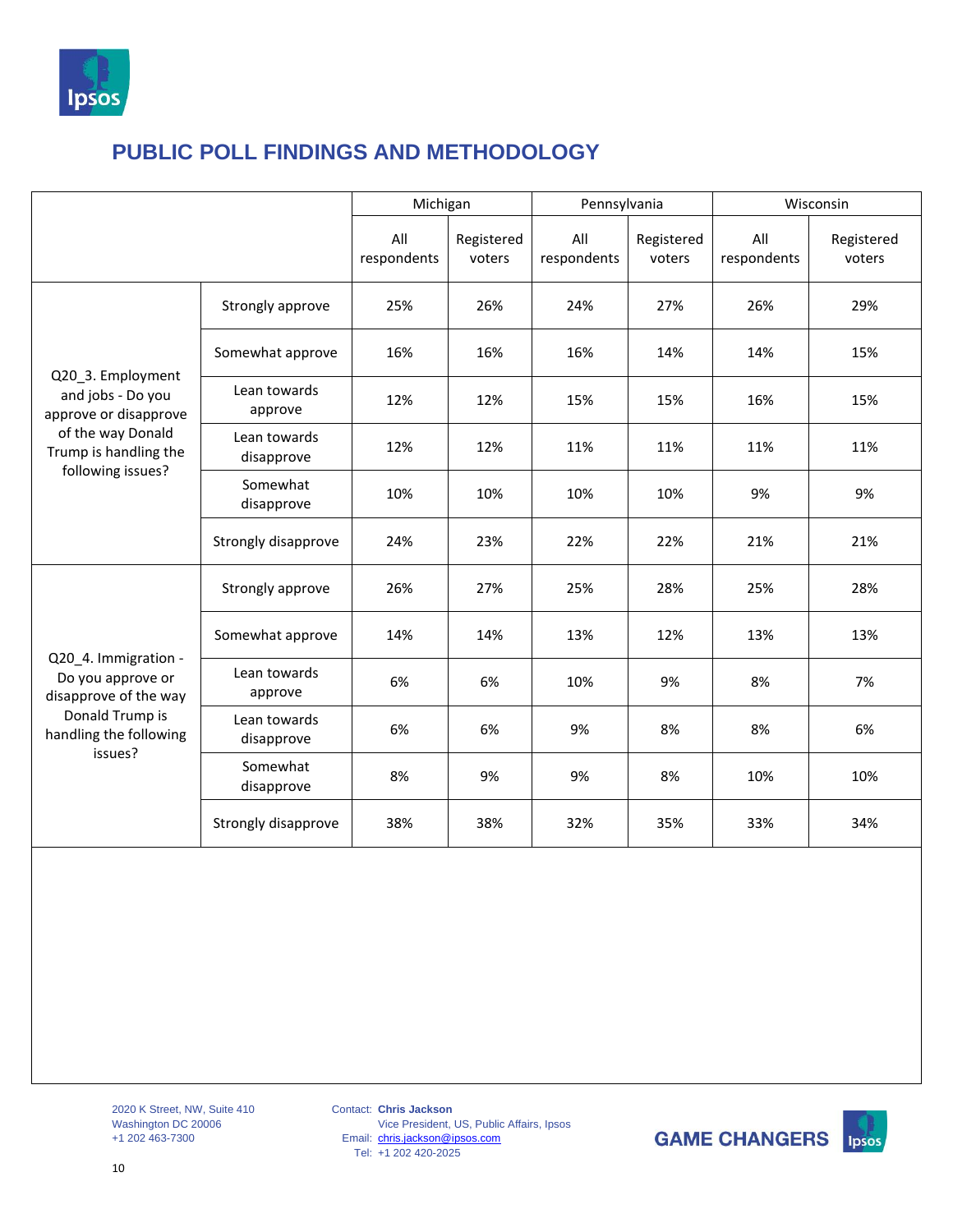

|                                                                      |                            | Michigan           |                      | Pennsylvania       |                      | Wisconsin          |                      |
|----------------------------------------------------------------------|----------------------------|--------------------|----------------------|--------------------|----------------------|--------------------|----------------------|
|                                                                      |                            | All<br>respondents | Registered<br>voters | All<br>respondents | Registered<br>voters | All<br>respondents | Registered<br>voters |
|                                                                      | Strongly approve           | 21%                | 21%                  | 18%                | 20%                  | 19%                | 21%                  |
| Q20 5.                                                               | Somewhat approve           | 14%                | 15%                  | 17%                | 17%                  | 17%                | 17%                  |
| Coronavirus/COVID-19 -<br>Do you approve or<br>disapprove of the way | Lean towards<br>approve    | 9%                 | 9%                   | 11%                | 11%                  | 11%                | 10%                  |
| Donald Trump is<br>handling the following<br>issues?                 | Lean towards<br>disapprove | 6%                 | 7%                   | 8%                 | 7%                   | 10%                | 10%                  |
|                                                                      | Somewhat<br>disapprove     | 10%                | 10%                  | 9%                 | 7%                   | 8%                 | 7%                   |
|                                                                      | Strongly disapprove        | 38%                | 38%                  | 36%                | 36%                  | 33%                | 34%                  |
|                                                                      | Strongly approve           | 19%                | 18%                  | 12%                | 12%                  | 11%                | 12%                  |
| Q21_1. The region's                                                  | Somewhat approve           | 22%                | 24%                  | 29%                | 29%                  | 26%                | 26%                  |
| economy - Do you<br>approve or disapprove                            | Lean towards<br>approve    | 20%                | 20%                  | 23%                | 23%                  | 25%                | 24%                  |
| of the way<br>[GOVERNOR] is<br>handling the following                | Lean towards<br>disapprove | 11%                | 10%                  | 13%                | 13%                  | 16%                | 15%                  |
| issues?                                                              | Somewhat<br>disapprove     | 12%                | 12%                  | 10%                | 11%                  | 8%                 | 9%                   |
|                                                                      | Strongly disapprove        | 15%                | 14%                  | 11%                | 11%                  | 12%                | 12%                  |
|                                                                      | Strongly approve           | 19%                | 18%                  | 11%                | 10%                  | 11%                | 12%                  |
| Q21_2. The healthcare                                                | Somewhat approve           | 22%                | 23%                  | 24%                | 25%                  | 26%                | 27%                  |
| system - Do you<br>approve or disapprove                             | Lean towards<br>approve    | 23%                | 24%                  | 29%                | 30%                  | 24%                | 25%                  |
| of the way<br>[GOVERNOR] is                                          | Lean towards<br>disapprove | 13%                | 13%                  | 14%                | 13%                  | 17%                | 17%                  |
| handling the following<br>issues?                                    | Somewhat<br>disapprove     | 9%                 | 10%                  | 8%                 | 8%                   | 8%                 | 7%                   |
|                                                                      | Strongly disapprove        | 13%                | 12%                  | 11%                | 12%                  | 11%                | 11%                  |

2020 K Street, NW, Suite 410 Washington DC 20006 +1 202 463-7300

Contact: **Chris Jackson**

Vice President, US, Public Affairs, Ipsos

Email: Tel: [chris.jackson@ipsos.com](mailto:chris.jackson@ipsos.com) +1 202 420-2025

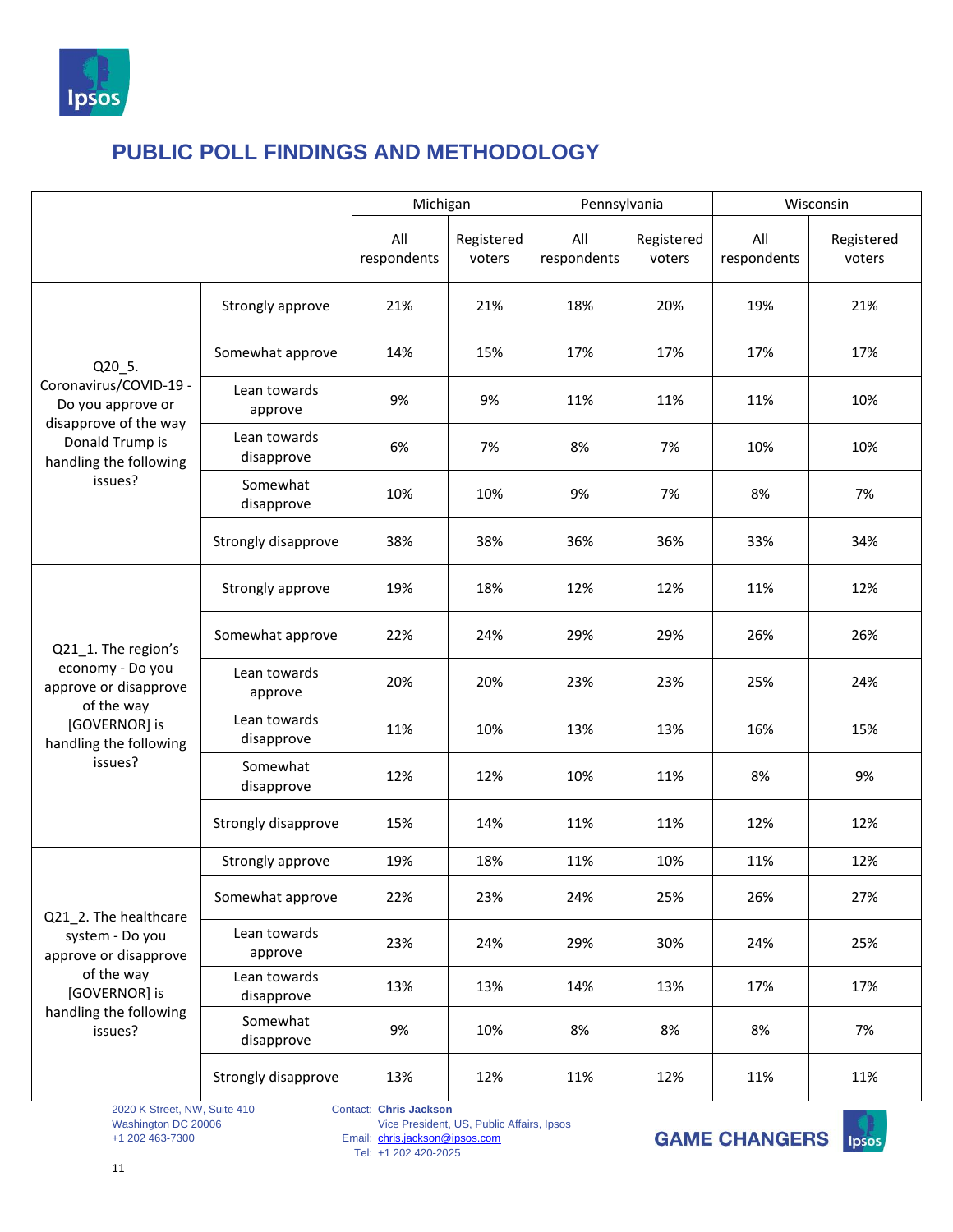

|                                                                                                                                                        |                            | Michigan           |                      | Pennsylvania       |                      | Wisconsin          |                      |
|--------------------------------------------------------------------------------------------------------------------------------------------------------|----------------------------|--------------------|----------------------|--------------------|----------------------|--------------------|----------------------|
|                                                                                                                                                        |                            | All<br>respondents | Registered<br>voters | All<br>respondents | Registered<br>voters | All<br>respondents | Registered<br>voters |
|                                                                                                                                                        | Strongly approve           | 20%                | 20%                  | 12%                | 11%                  | 11%                | 12%                  |
| Q21 3. Employment                                                                                                                                      | Somewhat approve           | 21%                | 21%                  | 27%                | 28%                  | 27%                | 28%                  |
| and jobs - Do you<br>approve or disapprove<br>of the way<br>[GOVERNOR] is<br>handling the following<br>issues?                                         | Lean towards<br>approve    | 21%                | 21%                  | 28%                | 27%                  | 25%                | 23%                  |
|                                                                                                                                                        | Lean towards<br>disapprove | 13%                | 13%                  | 13%                | 12%                  | 14%                | 15%                  |
|                                                                                                                                                        | Somewhat<br>disapprove     | 9%                 | 10%                  | 9%                 | 10%                  | 7%                 | 7%                   |
|                                                                                                                                                        | Strongly disapprove        | 14%                | 14%                  | 10%                | 10%                  | 13%                | 13%                  |
|                                                                                                                                                        | Strongly approve           | 39%                | 39%                  | 25%                | 26%                  | 24%                | 25%                  |
| Q21 4.                                                                                                                                                 | Somewhat approve           | 14%                | 13%                  | 27%                | 27%                  | 28%                | 29%                  |
| Coronavirus/COVID-19 -<br>Do you approve or<br>disapprove of the way                                                                                   | Lean towards<br>approve    | 12%                | 12%                  | 17%                | 16%                  | 15%                | 14%                  |
| [GOVERNOR] is<br>handling the following                                                                                                                | Lean towards<br>disapprove | 6%                 | 6%                   | 9%                 | 9%                   | 11%                | 12%                  |
| issues?                                                                                                                                                | Somewhat<br>disapprove     | 13%                | 13%                  | 8%                 | 8%                   | 7%                 | 7%                   |
|                                                                                                                                                        | Strongly disapprove        | 16%                | 17%                  | 13%                | 13%                  | 13%                | 12%                  |
| Q22_2. You or your<br>employer shutting<br>down business<br>completely - Have you<br>personally experienced<br>the following in the last<br>few weeks? | Yes                        | 25%                | 24%                  | 25%                | 26%                  | 15%                | 15%                  |
|                                                                                                                                                        | <b>No</b>                  | 75%                | 76%                  | 74%                | 73%                  | 84%                | 85%                  |

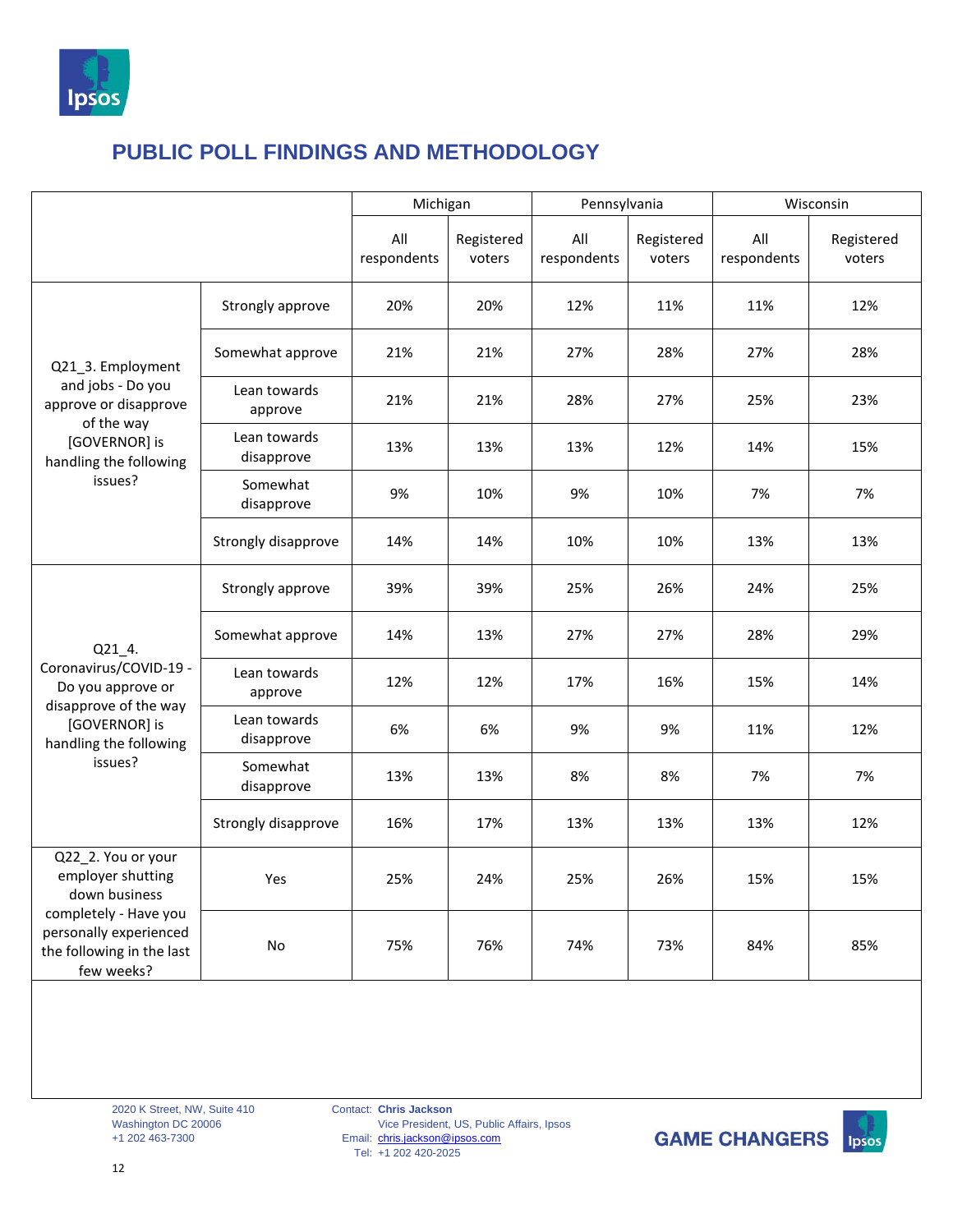

|                                                                                                                                                                                   |     | Michigan           |                      |                    | Pennsylvania         |                    | Wisconsin            |
|-----------------------------------------------------------------------------------------------------------------------------------------------------------------------------------|-----|--------------------|----------------------|--------------------|----------------------|--------------------|----------------------|
|                                                                                                                                                                                   |     | All<br>respondents | Registered<br>voters | All<br>respondents | Registered<br>voters | All<br>respondents | Registered<br>voters |
| Q22 3. Being<br>temporarily furloughed<br>or suspended from<br>work - Have you                                                                                                    | Yes | 26%                | 25%                  | 23%                | 23%                  | 23%                | 23%                  |
| personally experienced<br>the following in the last<br>few weeks?                                                                                                                 | No  | 74%                | 75%                  | 76%                | 76%                  | 76%                | 77%                  |
| Q22_4. Being laid off -<br>Have you personally<br>experienced the<br>following in the last few<br>weeks?                                                                          | Yes | 24%                | 21%                  | 17%                | 15%                  | 14%                | 14%                  |
|                                                                                                                                                                                   | No  | 76%                | 79%                  | 83%                | 84%                  | 85%                | 86%                  |
| Q22 5. Being told to<br>use telephone or video<br>conferences instead of<br>in-person meetings -<br>Have you personally<br>experienced the<br>following in the last few<br>weeks? | Yes | 67%                | 68%                  | 67%                | 67%                  | 66%                | 68%                  |
|                                                                                                                                                                                   | No  | 33%                | 32%                  | 32%                | 32%                  | 33%                | 32%                  |
| Q22_6. Attempting to<br>visit or use a store or<br>business that is closed                                                                                                        | Yes | 55%                | 56%                  | 49%                | 50%                  | 46%                | 46%                  |
| due to the coronavirus -<br>Have you personally<br>experienced the<br>following in the last few<br>weeks?                                                                         | No  | 45%                | 44%                  | 50%                | 49%                  | 53%                | 54%                  |
| Q22_7. Working from<br>home or remote<br>instead of at your<br>normal workplace -                                                                                                 | Yes | 51%                | 52%                  | 45%                | 46%                  | 45%                | 48%                  |
| Have you personally<br>experienced the<br>following in the last few<br>weeks?                                                                                                     | No  | 49%                | 48%                  | 54%                | 53%                  | 54%                | 52%                  |

2020 K Street, NW, Suite 410 Washington DC 20006 +1 202 463-7300

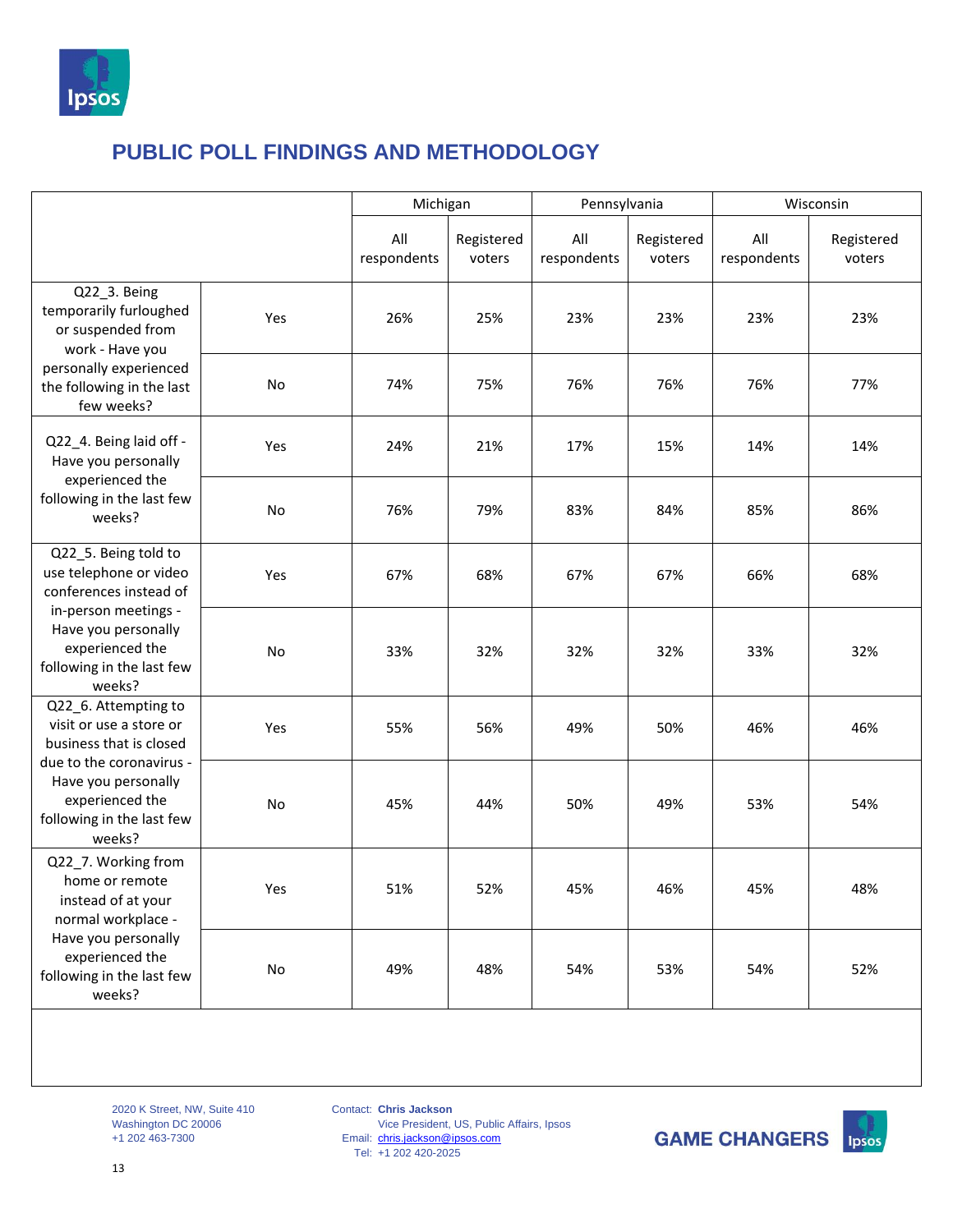

|                                                                                                                       |           |                    | Michigan             |                    | Pennsylvania         |                    | Wisconsin            |  |
|-----------------------------------------------------------------------------------------------------------------------|-----------|--------------------|----------------------|--------------------|----------------------|--------------------|----------------------|--|
|                                                                                                                       |           | All<br>respondents | Registered<br>voters | All<br>respondents | Registered<br>voters | All<br>respondents | Registered<br>voters |  |
| Q22_8. Finding items<br>you intended to<br>purchase online<br>unavailable or                                          | Yes       | 67%                | 68%                  | 65%                | 66%                  | 55%                | 58%                  |  |
| significantly delayed for<br>delivery - Have you<br>personally experienced<br>the following in the last<br>few weeks? | <b>No</b> | 33%                | 32%                  | 35%                | 33%                  | 43%                | 41%                  |  |

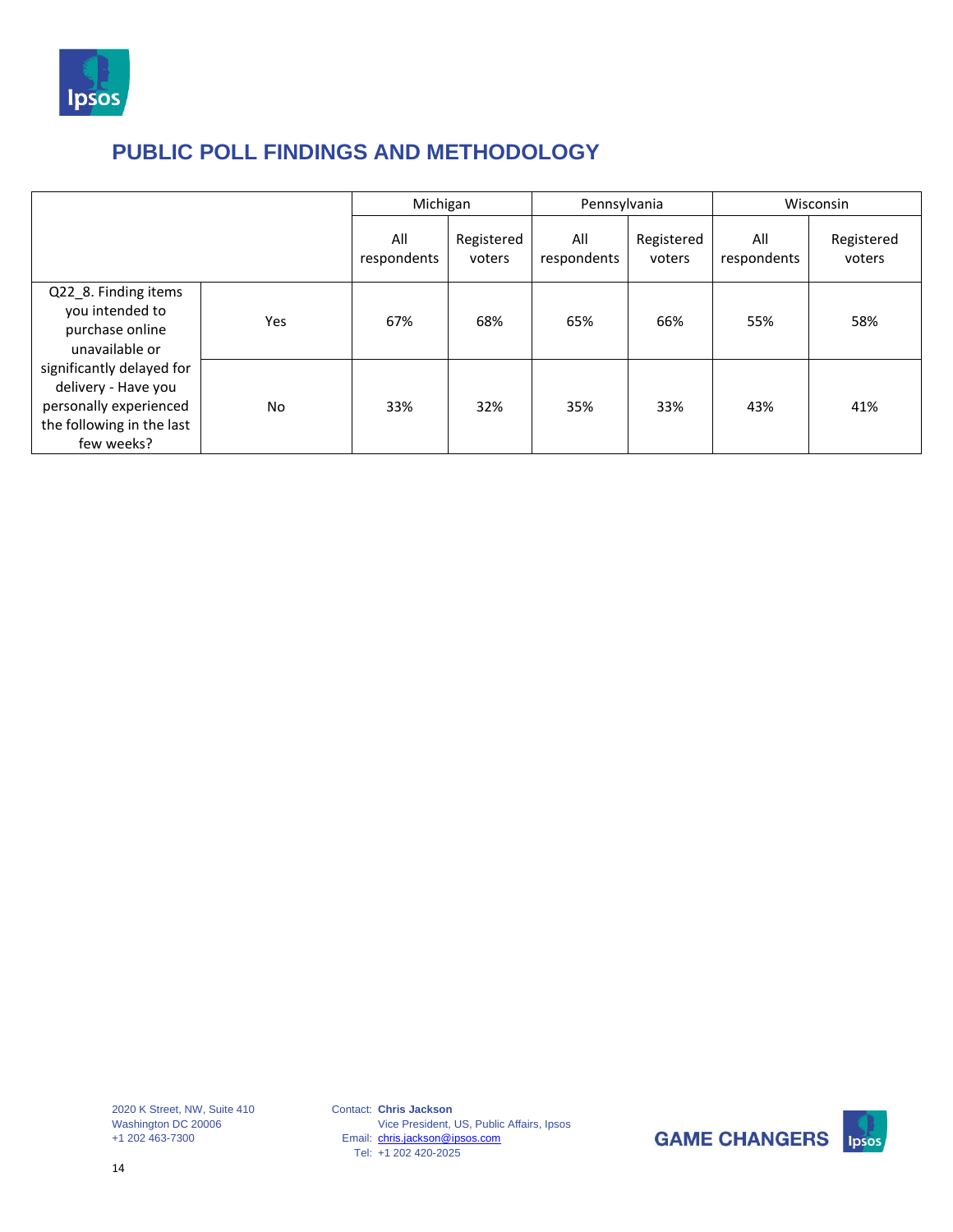

#### **About the Study**

This survey was conducted April 15th to 20th, 2020 by Ipsos using our probability-based KnowledgePanel®. This poll is based on a probability sample of adults age 18 or older with 642 respondents in Michigan, 654 in Pennsylvania, and 711 in Wisconsin.

The survey was conducted using KnowledgePanel, the largest and most well-established online probability-based panel that is representative of the adult US population. Our recruitment process employs a scientifically developed addressed-based sampling methodology using the latest Delivery Sequence File of the USPS – a database with full coverage of all delivery points in the US. Households invited to join the panel are randomly selected from all available households in the U.S. Persons in the sampled households are invited to join and participate in the panel. Those selected who do not already have internet access are provided a tablet and internet connection at no cost to the panel member. Those who join the panel and who are selected to participate in a survey are sent a unique password-protected log-in used to complete surveys online. As a result of our recruitment and sampling methodologies, samples from KnowledgePanel cover all households regardless of their phone or internet and findings can be reported with a margin of sampling error and projected to the general population.

The data were weighted to adjust for gender, age, race, education, metropolitan status, and household income. Demographic weighting benchmarks came from the U.S. Census Bureau's 2014-2018 5-year American Community Survey (ACS). Metropolitan status targets came from the 2019 March supplement of the U.S. Census Bureau's Current Population Survey (CPS).

The margin of sampling error is plus or minus 4.6 percentage points at the 95% confidence level in Michigan, plus or minus 4.8 percentage points at the 95% confidence level in Pennsylvania, and plus or minus 4.8 percentage points at the 95% confidence level in Wisconsin, for results based on the entire sample of adults. The margin of sampling error takes into account the design effect, which is 1.40 in Michigan, 1.56 in Pennsylvania, and 2.10 in Wisconsin. The margin of sampling error is higher and varies for results based on sub-samples. In our reporting of the findings, percentage points are rounded off to the nearest whole number. As a result, percentages in a given table column may total slightly higher or lower than 100%. In questions that permit multiple responses, columns may total substantially more than 100%, depending on the number of different responses offered by each respondent.

2020 K Street, NW, Suite 410 Washington DC 20006 +1 202 463-7300